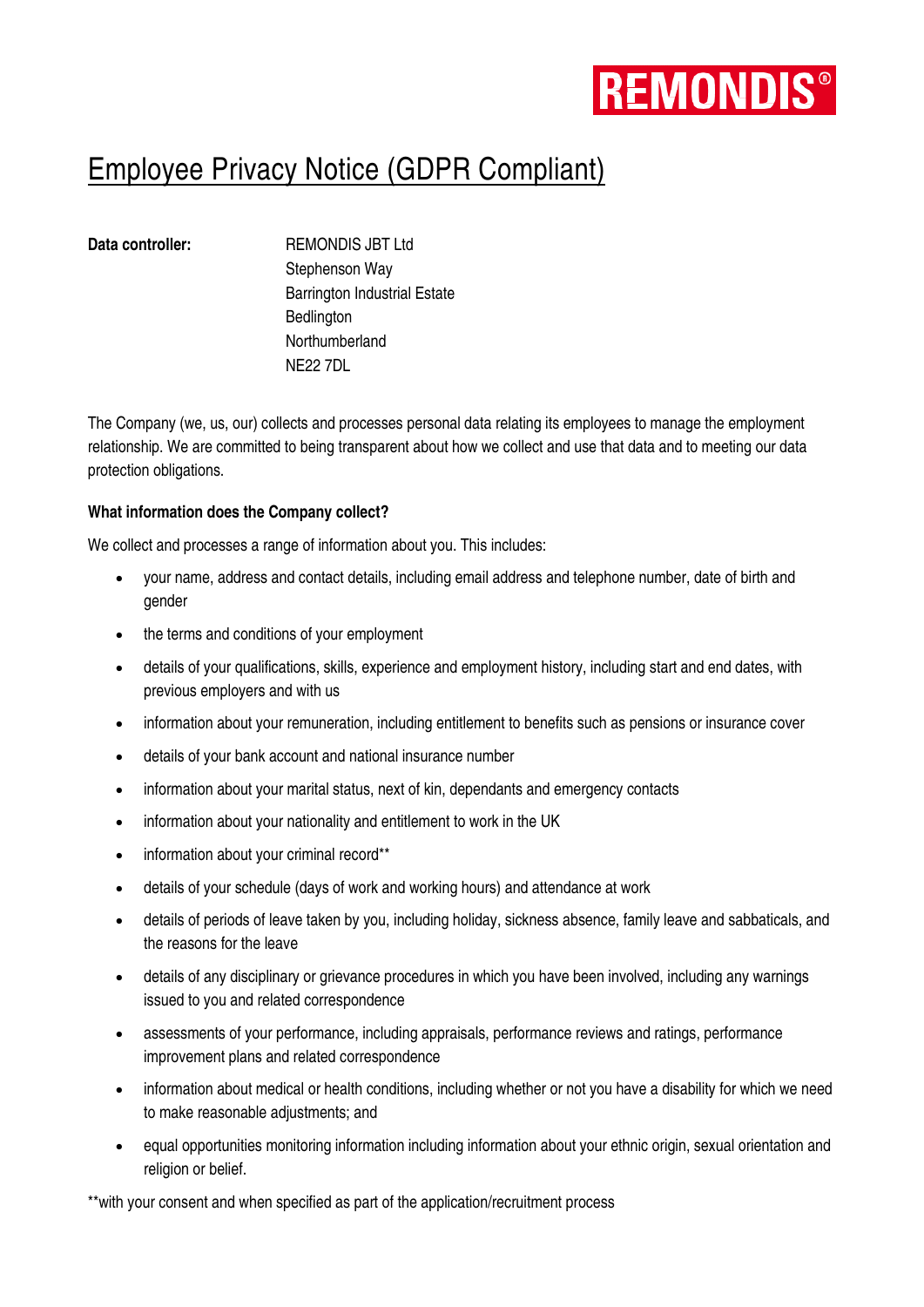We may collect this information in a variety of ways. For example, data might be collected through application forms, CVs or resumes; obtained from your passport or other identity documents such as your driving licence; from forms completed by you at the start of or during employment (such as benefit nomination forms); from correspondence with you; or through interviews, meetings or other assessments.

In some cases, we may collect personal data about you from third parties, such as references supplied by former employers, information from employment background check providers, information from credit reference agencies and information from criminal records checks permitted by law.

Data will be stored in a range of different places, including in your personnel file, in the HR management systems and in other IT systems (including our email system).

# **Why does the Company process personal data?**

We need to process data to enter into an employment contract with you and to meet our obligations under your employment contract. For example, we need to process your data to provide you with an employment contract, to pay you in accordance with your employment contract and to administer benefits, such as pension and insurance entitlements.

In some cases, we need to process data to ensure that we are complying with our legal obligations. For example, we are required to check an employee's entitlement to work in the UK, to deduct tax, to comply with health and safety laws and to enable employees to take periods of leave to which they are entitled.

In other cases, we have a legitimate interest in processing personal data before, during and after the end of the employment relationship. Processing employee data allows us to:

- run recruitment and promotion processes:
- maintain accurate and up-to-date employment records and contact details (including details of who to contact in the event of an emergency), and records of employee contractual and statutory rights;
- operate and keep a record of disciplinary and grievance processes, to ensure acceptable conduct within the workplace;
- operate and keep a record of employee performance and related processes, to plan for career development, and for succession planning and workforce management purposes;
- operate and keep a record of absence and absence management procedures, to allow effective workforce management and ensure that employees are receiving the pay or other benefits to which they are entitled;
- obtain occupational health advice, to ensure that we comply with duties in relation to individuals with disabilities, meet our obligations under health and safety law, and ensure that employees are receiving the pay or other benefits to which they are entitled;
- operate and keep a record of other types of leave (including maternity, paternity, adoption, parental and shared parental leave), to allow effective workforce management, to ensure that we comply with duties in relation to leave entitlement, and to ensure that employees are receiving the pay or other benefits to which they are entitled;
- ensure effective general HR and business administration;
- provide references on request for current or former employees; and
- respond to and defend against legal claims.

Some special categories of personal data, such as information about health or medical conditions, is processed to carry out employment law obligations (such as those in relation to employees with disabilities).

Where we process other special categories of personal data, such as information about ethnic origin, sexual orientation or religion or belief, this is done for the purposes of equal opportunities monitoring. Data that we use for these purposes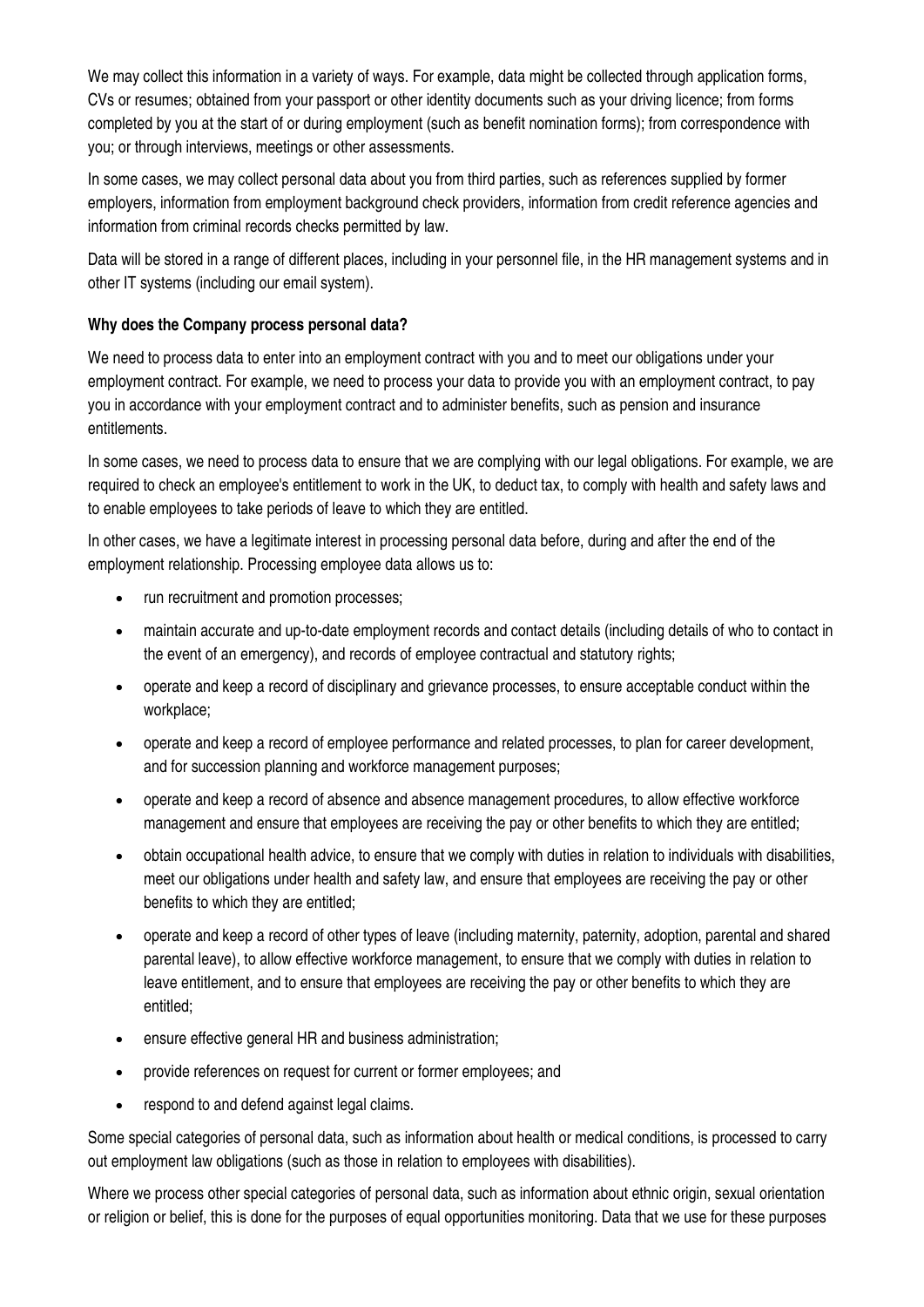is pseudonymised or is collected with the express consent of employees, which can be withdrawn at any time. Employees are entirely free to decide whether or not to provide such data and there are no consequences of failing to do so.

# **Who has access to data?**

Your information may be shared internally, including with members of the recruitment team, your line manager, managers in the business area in which you work and IT staff if access to the data is necessary for performance of their roles.

We share your data with third parties in order to obtain pre-employment references from other employers, obtain employment background checks from third-party providers and obtain necessary criminal records checks from the Disclosure and Barring Service. We may also share your data with third parties in the context of a sale of some or all of our business. In those circumstances the data will be subject to confidentiality arrangements.

We also share your data with third parties that process data on our behalf, in connection with payroll, the provision of benefits such as pension, childcare vouchers and discount platform and the provision of occupational health services.

We may also share your data with third parties that provide professional services such as specialist employment law guidance

We will not transfer your data to countries outside the European Economic Area.

# **How does the Company protect data?**

We take the security of your data seriously. We have internal policies and controls in place to try to ensure that your data is not lost, accidentally destroyed, misused or disclosed, and is not accessed except by our employees in the performance of their duties.

Where we engage third parties to process personal data on our behalf, they do so on the basis of written instructions, are under a duty of confidentiality and are obliged to implement appropriate technical and organisational measures to ensure the security of data.

# **For how long does the Company keep data?**

We will hold your personal data for the duration of your employment. Such data will be reviewed annually to ensure out of date or irrelevant data is removed/updated. The period for which your data is held after the end of employment is 6 years. This will also be reviewed within two years of your leave date to ensure only relevant data is retained.

# **Your rights**

As a data subiect, you have a number of rights. You can:

- access and obtain a copy of your data on request;
- require us to change incorrect or incomplete data;
- require us to delete or stop processing your data, for example where the data is no longer necessary for the purposes of processing; and
- object to the processing of your data where we are relying on our legitimate interests as the legal ground for processing.

If you would like to exercise any of these rights, please contact Nicola Wardle, Payroll and HR at Nicola.Wardle@remondis.co.uk

If you believe that we have not complied with your data protection rights, you can complain to the Information Commissioner.